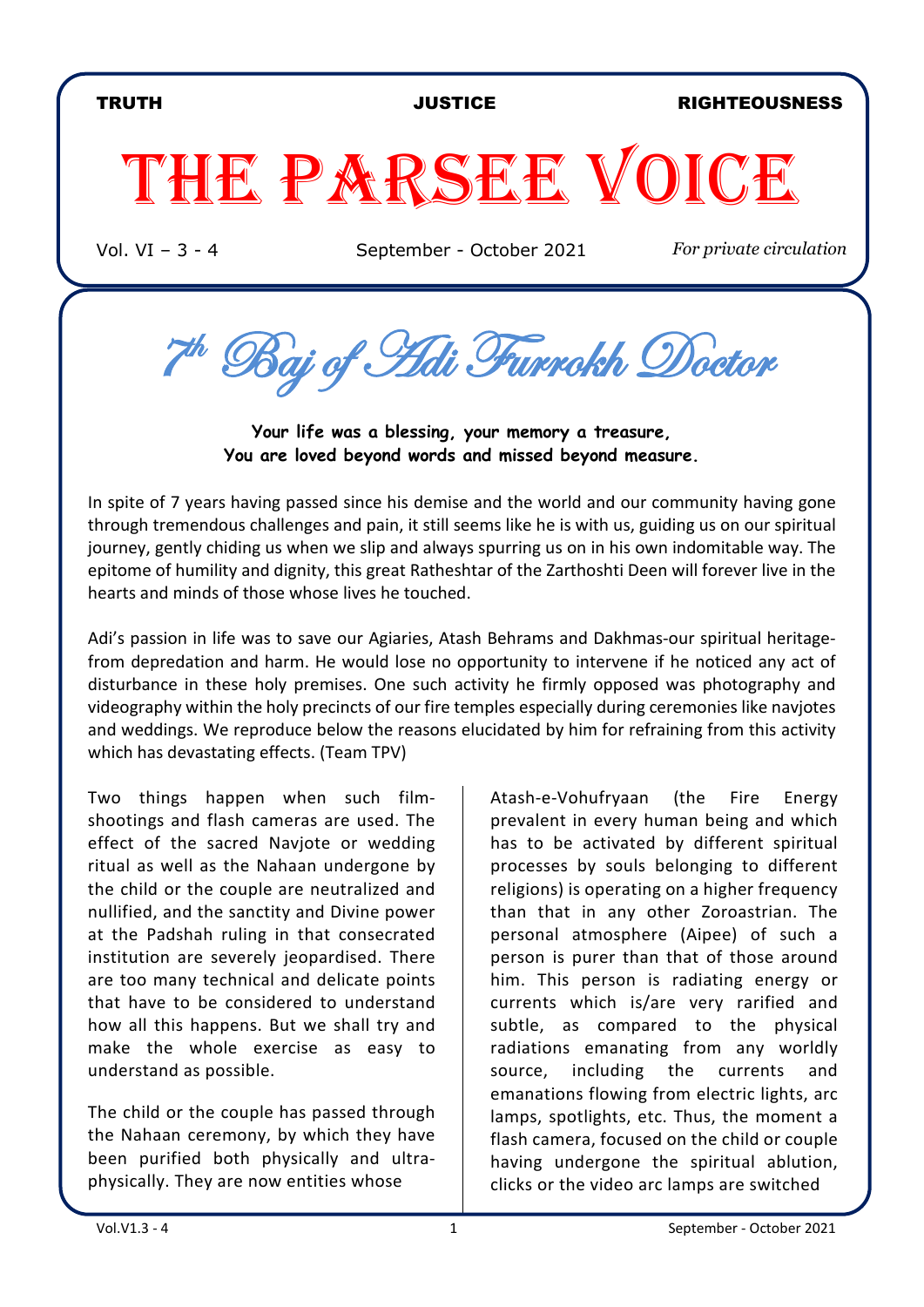on, the opposing subtle currents flowing from the Nahaan - undergone entity, and the dense ones from the camera or electric lamps come into severe friction, resulting in drastically reducing the good aura of the person concerned.

After knocking the bottom out of the beneficent effects of the Nahaan, let's see what happens when the cameras and bright lights are focused on the child or couple during the actual ceremony. We shall take only one example, that of a Mazdayasni child whose Navjote ceremony is being performed. What exactly happens during the Navjote ceremony can be illustrated by a crude worldly analogy.

Among his various missions, one of the most important for Holy Prophet Zarathushtra was to build a cosmic institution called Gaas or Gatumchaa Ahuraai of the Gathas. From this Gaas, flow the currents of the Pav Mahel, etc. on earth, particularly in our Agiaries and Atash Behrams. Let's call this Gaas, Zoroaster's Power House in space. Before the Navjote, being born of Mazdayasni Zoroastrian parents, there was a loose connection between the child and the Power House, that is, although the wires were connected, no current was flowing through them.

Now, Lord Ahura Mazda has appointed two administrators of this Power House - Din and Astaad Yazats. As soon as the Navjote ritual starts, the Navjotee is made to recite the prayer, "Rajeestyao, Cheestyao, etc." When this is recited, the administrators Din and Ashtaad Yazats become aware that a Mazdayasni child is to be initiated in the Gaas where Yazatic currents constantly flow. So they switch on the current from the Power House for the child. But yet the receiving centre's (the Navjotee's) switch is not on. For that purpose, that is for the Naviotee to receive the current, the mobed invests him with the Sudreh and while reciting the Ahuramazda Khodai Nirang ties

the Kusti round his waist.

The moment this investiture ceremony is over, the Navjotee's switch is turned on and the current from the Zoroastrian Religion's Power House starts flowing freely. The child who now becomes a true Zarthoshti is duty bound to keep the Sudreh/Kusti on as long as he lives, for only then will the current from Zarathushtra's Power House keep flowing in him constantly.

Imagine then what would happen if when such a delicate and vital spiritual ritual is taking place, you throw highly materialistic radiations on the child and the priest! You have already destroyed the personal atmosphere and magnetism of the child and vitiated his Nahaan. Now you go a step further and destroy the subtle vibrations of the Avesta/Pazend Manthra being recited there as well as short-circuit the divine currents that would flow from the Spiritual Power House of Zarathushtra. All this for the sake of showing the film or pix to friends and relatives later!! Have you realized what violent damage and disorder you are causing and creating on the one and only solemn occasion in the child's life?

Not only that. Your constant camera-flashes and video lamps destroy to a very great extent the Khoreh (halo), Khshathra (Divine Power), Karsh (circuits) of the Atash Padshah that operate and radiate in and around the entire building, which is consecrated, housing the Padshah!

Imagine the colossal damage thus wreaked by those who perpetrate such acts! As said earlier, the trustees of the fire temples, the mobeds performing the Navjote or wedding ceremonies as well as those tending the holy fires where such ceremonies are performed, and the laity who bring in friends or professional video cameramen inside the Fire Temple, are equally guilty in Nature of creating violent disorders, for which retribution is certain!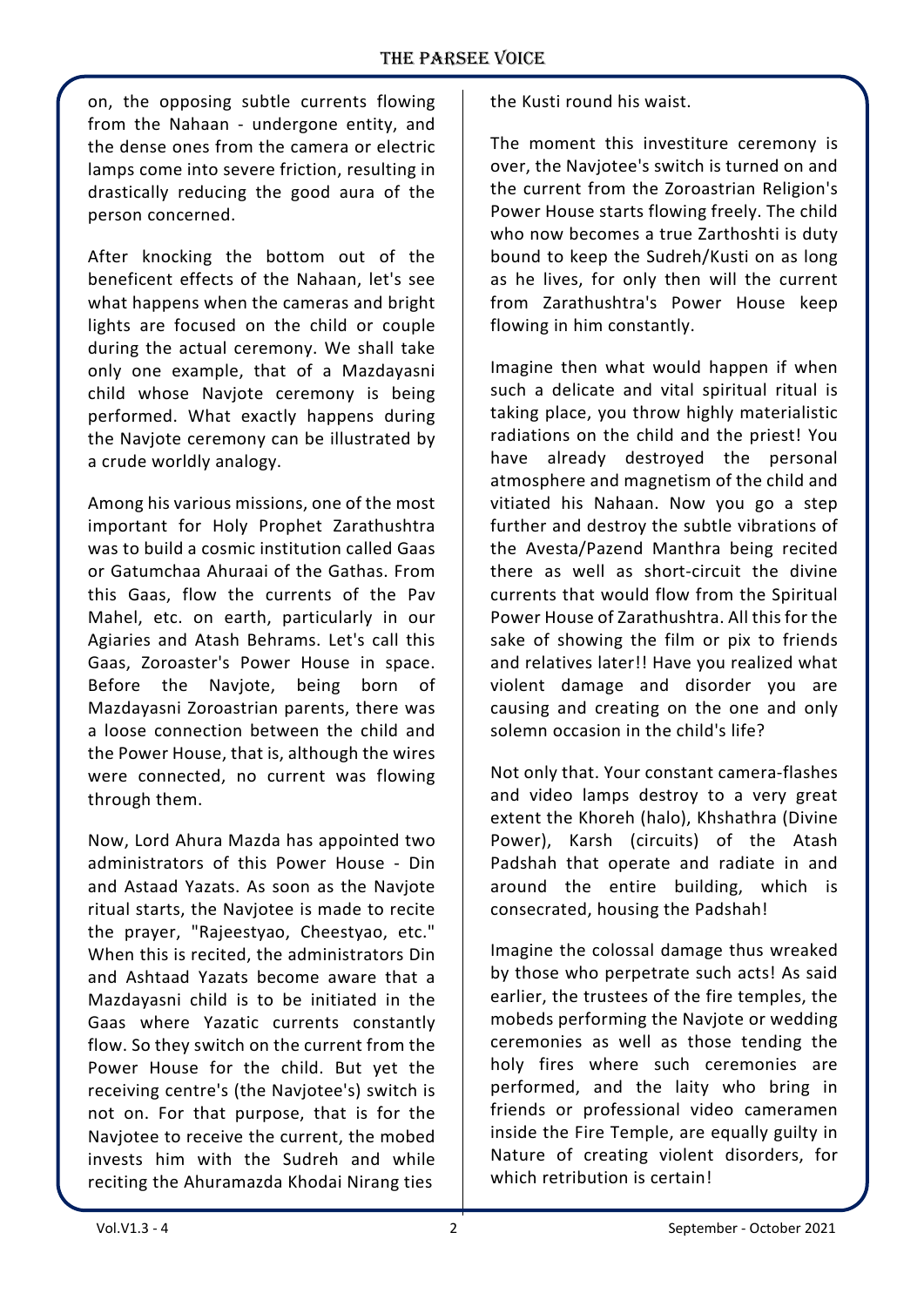# **Junni Aankhe Nava Kautak!**

#### Ms. R. F. Doctor

We have quite a few in our community who prefer to live in a Fool's Paradise!

For them, the trinity of Good Thoughts, Good Words & Good Deeds (now only a cliché) constitutes the complete ZOROASTRIAN Philosophy! Their argument is we don't tell lies (that itself is a lie), don't hurt anyone either by words or by action) ergo, we are practicing the Zoroastrian philosophy in toto!

There are also other fools who believe that our religion teaches us to eat, drink and be merry & do things that make us happy! (These are better known as the Ushta Brigade! Ushta = happiness).

Was our Prophet- Vakshure Vakshuran Asho Spitaman Zarathushtra - who was given the glorious Divine revelation by Ahura Mazda Himself, and blessed by Behman Ahmeshaspand, sent on earth just to teach how to laugh and be happy? (This itself is a laughable idea!) They do not know that to understand the minute details of our lofty religion, along with its esoteric meaning, will require more than one birth!

Our religion is unique. It not only gives us detailed guidelines of how to lead the life of a true Zoroastrian, when alive, but also how to take care of our dear departed! The beautiful religious Muktaad festival takes care of that! In both the FASLI Muktaad (March) & the SHAHENSHAHI Muktaad (August), the souls and the Fravashis are extended a warm welcome to visit our earth and home & bless the family. They reside in the fresh water filled in the 'BEHRAANS' (Vases and '*Karasiyas'*). Utmost purity has to be maintained. The water has to be changed every day and the stale water poured into the trees or dry mud but never into the gutter. Till late, the stale flowers used to find their way into the sea water but of late that is not permitted. So a few foolish Managers and Panthakis wrap them in old newspapers & throw them over the wall that divides two buildings, so that they fall right into the garbage lying there! So the flowers to which we pay obeisance one day are unceremoniously dumped the following day. Is this the purpose of setting up the Muktaad table? They are inviting trouble for themselves by committing a grave sin! Wherever the Agiary has a compound with some trees and dry mud it is best to leave the stale flowers there so that eventually they can merge with the soil and provide good manure. Alternately, where there is no proper compound with dry mud, with the permission of the Panthakis, the Behdins may be allowed to take the flowers that belong to them to be kept in a dry place near their building, after ensuring it is not visible to outsiders. BUT UNDER NO CIRCUMSTANCES SHOULD THEY BE TREATED AS GARBAGE!

Today, one sees a very pathetic scenario. Due to the pandemic restrictions, Behdins are not allowed, and most places of worship are closed. So a new trend has come up. Flowers of the same colour and type in all the Vases and each day a different colour! Sad to say that the Mobeds, Panthakis, Managers and Trustees who permit this, seem to be grossly ignorant. None of these multicoloured flowers can be used during Muktaad. They are hybrids, they cannot attract the STOATAS and have no spiritual value. The only flowers acceptable are the long stalked Gulchharis and the 'Gawti' gulabs. (The latter though are not easily available).

What is worse, the whole thing is videotaped and circulated! Soon other Agiaries follow and so the merry go round goes on. Are they participating in some Aesthetic Competition? It is conveniently forgotten that all the Behraans are consecrated and have a religious sanctity. Photos may get circulated to members of different faiths, come in the cell phones of women who may not be ritually pure at that time. Instead of taking care of our dear departed, it is making a mockery of the prayers recited and the ceremonies performed for 10 days!

But the question is – how did they get videotaped? How did the cell phones, cameras get an entry into the hall where the Muktaad Behraans are kept? It has been repeated *ad nauseum* that every room in the Agiary or Atash Behram is as sacred as the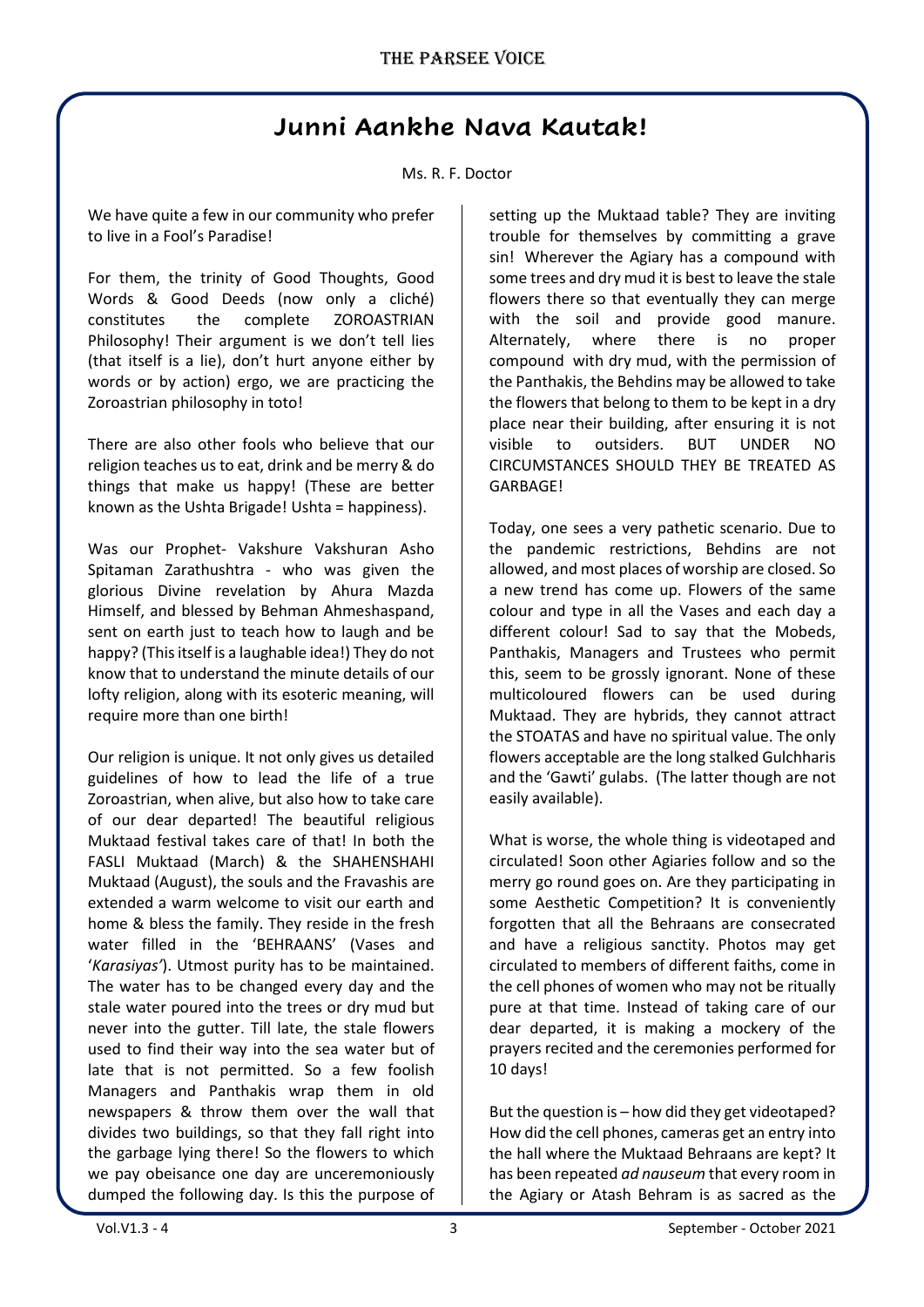Padshah Saheb's Room because all of them are consecrated! Due to these technological devices which emanate radiation, the magnetic circuits get affected and the vibrations generated by the Mathravani prayers suffer. That is why old timers describe them as 'Ahriman na Hathiar!'

The video recording has not been done surreptitiously, but with the full knowledge of the Managers and the Panthakis, with the Trustees conveniently turning a Nelson's eye! A crash course on the Rights, Duties and Responsibilities of the Trustee of an Agiary & AtashBehram is the need of the hour! It would be a good way of empowering them!

No doubt, the technological devices do have their plus points but they have to be used judiciously and definitely not in fire temples! Keep them at arm's length from all aspects of Religion – Religious institutions, prayers, ceremonies, rituals & religious festivals. The Behdins need to be a little more vigilant. Simply waxing eloquent on What's App is not enough. We have to play the role of a warrior guarding the Padshah Saheb and protecting the religious institutions at all costs. Whatever little that is still left has to be guarded fiercely, or else one day we might wake up to find that we have lost the moon while counting the stars!

# **Jashans on Zoom…What next? Paidust and Uthamna?**

H. M. Mistry

A Jashan (the Indian-Zoroastrian word) or Jashne (the Iranian-Zoroastrian word) is a religious thanksgiving ceremony, or one that celebrates or commemorates an important event or is performed in memory of a deceased. According to the late Shams-ul-Ulama Ervad Dr. Sir Jivanji J. Modi, Kt., *"the word Jashan is another form of Yashna or Ijashna meaning an homage of praise, from the (Avesta) root 'yaz' to praise, to worship."*

Any religious ceremony, whereat Dadar Ahura Mazda and the Ameshaspands and Yazads are invited and their blessings sought, is always conducted in a hallowed space called 'Pavi', wherein a spiritually pure atmosphere is created. These Pavis may be permanent in nature like those in fire temples where Pav Mahal ceremonies like Baaj are conducted or ones temporarily created for a ceremony like a Jashan, where the mobeds are seated on a white piece of cloth and commence the ceremony by holding hands, thus creating a temporary Pavi, which should ideally not be breached during the performance of the ceremony. (Hence, it is not considered appropriate to hand over Sukhar to the priests while they are performing the ceremony but to discretely place it in the khumcha which should be ideally placed outside the edge of the cloth and from which the priest can retrieve it and offer it to the fire burning in the Afarganya).

Hence, though a Jashan ceremony is not a Pav Mahal ritual, i.e. it need not be performed only in the Pavis of a fire-temple, **a temporary, makeshift Pavi has to be created for the performance of a Jashan**. This means, purifying the floor with water, placing of a double covering as Paivand on the washed floor and lighting an Atash Dadgah along with an oil lamp thereon. Once the ceremony begins, the area becomes a quasi Pavi and gets connected with the Pav Mahal of Nature, attracting the currents of Asar-e-Roshni (currents of Boundless Light), which move in concentric circles, creating an electromagnetic circuit. These concentric circles, called in Avesta, Rathwya Chakhra are always the main targets of attack by Ahriman. He will succeed in his nefarious task if perchance the Jashan is performed in such a way that it is subject to the magnetic vibrations and radiations emanating from the eyes of those whose frequency / wavelength clashes with the Rathwya Chakhra and circuits of the Jashan ceremony. **In short, the Jashan ceremony, or for that matter, any Zoroastrian ritual, is vitiated by the magnetic radiations emanating from the eyes of non-Zoroastrians.**

Further, as soon as the ceremony commences, the combined effect of the Manthravani lawfully recited and the kriya being conducted, causes subtle spiritual energies to flow within the Pavi and attune with the divine energies of the Divinities being invoked, thus helping to achieve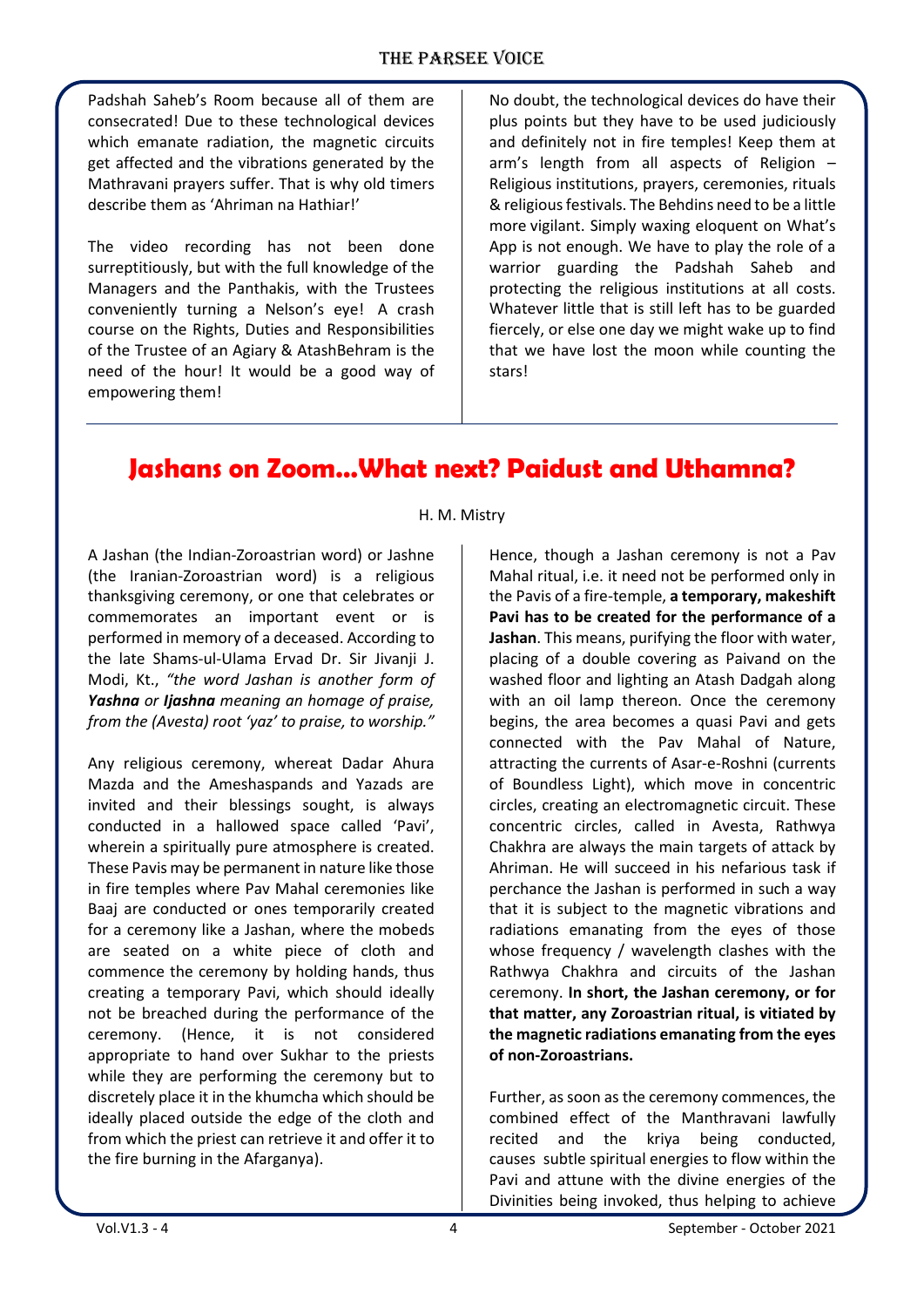the purpose for which the ceremony is being performed.

The intrusion of sound recorders, cameras, flash lights and other alien paraphernalia, which create a connection between the spiritual occurrences in the Pavi and the outside world which is brimming with physical pollution and spiritual putridity, end up creating a violent disorder, thus vitiating the ceremony being performed and inviting divine retribution on those associated with and participating in the ceremony.

Against this background, let us review the controversial Jashan organised at the ZAC Atash Kadeh on Saturday, 4th September 2021 (Farvardin Mah Behram Roj) and which was streamed live over Zoom 'for the benefit of our community members'. Right from the word go, this Jashan was mired in controversy. The advertisement put out in Parsi Times clubbed it with the Jashan for the 6<sup>th</sup> anniversary of the ill-conceived Prayer Hall in Worli, Mumbai. It was further proudly announced that the event would be streamed over Zoom for the benefit (??) of community members worldwide and that after the Jashan, all the 5 High Priests would address the worldwide community! Naturally, a majority of the High Priests saw red because of the unfortunate association with the irreligious Prayer Hall, and informed the organisers that they would not be party to the function. On enquiry, one of the High Priests informed us that nobody had even bothered to check with him before announcing his participation in the event. After some damage control exercises on the part of the organisers, some High Priests sent only messages while some addressed the participants after the Jashan.

From the information circulated on social media,

it seems about 200 people attended, out of whom only a handful attended in person whereas the rest attended online **including rank non-Parsees, thus completely vitiating the ceremony. So instead of 'welcoming' Good Times, be prepared to face Nature's wrath for a botched up ceremony!**

After a backlash from the traditionals, the officiating priest tried to do some damage control via a fabricated interview, which instead of salvaging his image, **achieved just the opposite**. When he was asked whether a Jashan ceremony can be performed in the presence of juddins, his answer was:

*"Jashan ceremony is an outside liturgy ceremony, so stringent purity rules are not necessary.*

*Even in Geh Sarama ceremony non parsis are at near distance. So it is fine."*

**Worse still, he tried to justify his irreligious acts by claiming that** *"...(the) first Dasturji Meherjirana performed the Jashan in Akbar's palace where all muslims were present."*

As we say in Gujarati: *Bolta bhi deewana aur sunta bhi deewana*. We all know about the lofty spiritual stature of the first Dasturji Meherjirana. To then opine without even being fully aware of what actually happened in Emperor Akbar's palace, not only beats common sense but is an insult to the memory of this noble Dastur, who was renowned for his spiritual prowess.

Almost a century ago, it was foretold that a time would come when the white turbaned gentry (priests) would let down the religion and it would be left to the laity (Behdins) to safeguard it. Those words ring so true today! We silently pray for the coming of the Saviour and deliverance from the gross ignorance that is all pervasive in today's materialistic times.

## **Iran - Ni - Tavarikh – 3**

#### H. M. Mistry

\_\_\_\_\_\_\_\_\_\_\_\_\_\_\_\_\_\_\_\_\_\_\_\_\_\_\_\_\_\_\_\_\_\_\_\_\_\_\_\_\_\_\_\_\_\_\_\_\_\_\_\_\_\_\_\_\_\_\_\_\_\_\_\_\_\_\_\_\_\_\_\_\_\_\_\_\_\_\_\_

Last time, we saw in depth the details of Mahin Chakhra and the time period of each such Mahin Chakhra. We also learnt that four dynasties existed in Pamir during the period of 'Lai' (transitional period between 2 Zarvane Darego Khadats) and about which we shall learn more today. The background of words like Asma, Ashna and Chakhras was also seen.

Only Dr. Framroze Chiniwalla has been able to give exhaustive details of the existence and functioning of Chakhras and Jeerums. Every human being has 16 Chakhras which are located in his **Kehrp.** Similarly, this Geti (World) also has 16 Chakhras. According to numerology 16 means 1+6 =7.

Every creation on this Geti is also divided/ classified